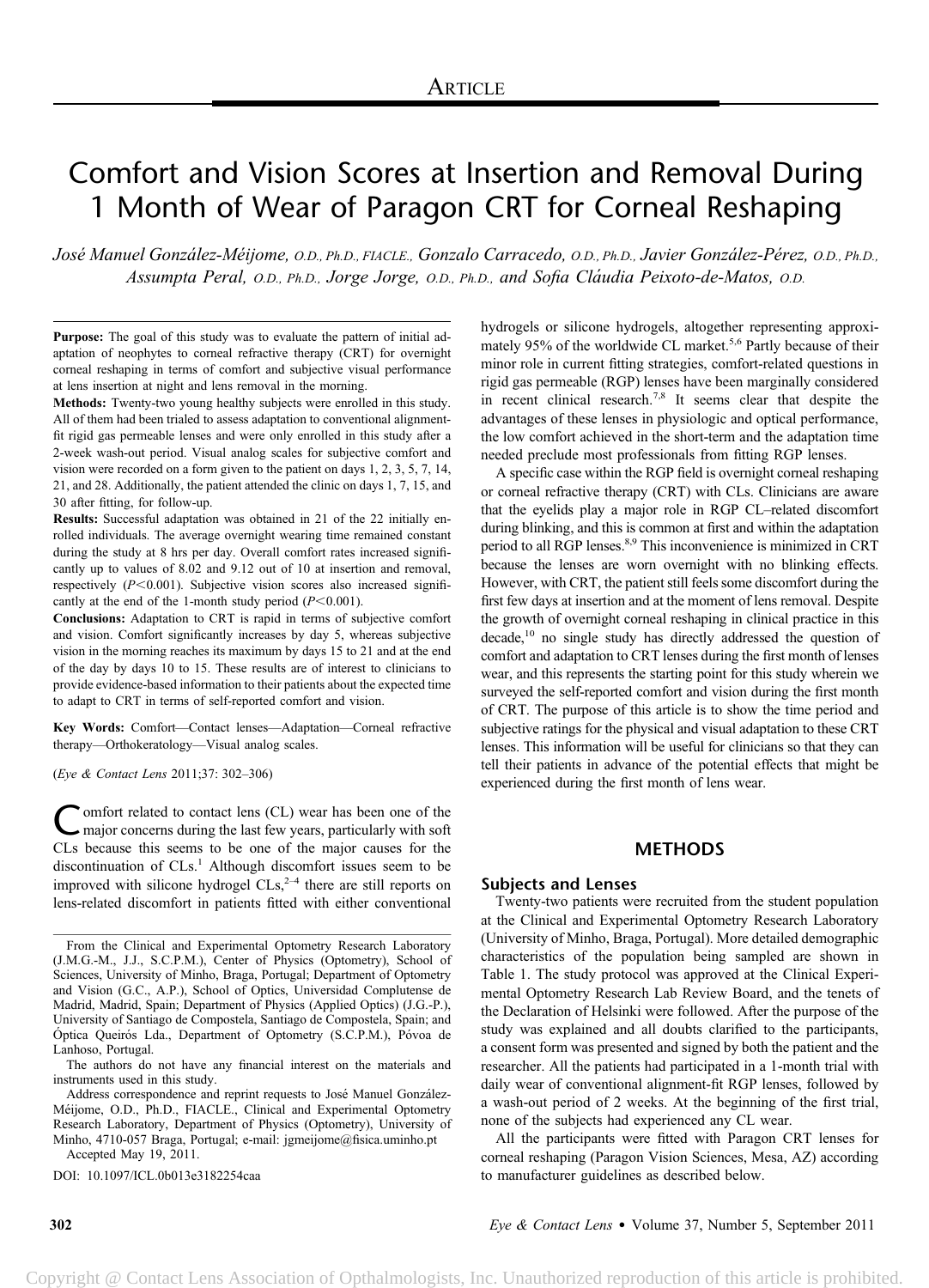TABLE 1. Demographic Characteristics of Patients in the Study

| Parameter                             | Values                     |
|---------------------------------------|----------------------------|
| Number of patients                    | 22                         |
| Mean age $(yr) \pm SD$                | $23.47 \pm 4.49$           |
| Age range (yr)                        | $[19 \text{ to } 36]$      |
| Gender (male/female)                  | 12/10                      |
| Mean keratometry (D)                  |                            |
| Flat                                  | $42.91 \pm 1.13$           |
| Steep                                 | $43.74 \pm 1.36$           |
| Mean refractive sphere $(D) \pm SD$   | $-1.92 \pm 1.23$           |
| Range of refractive sphere (D)        | $[-0.25 \text{ to } 5.25]$ |
| Mean refractive cylinder $(D) \pm SD$ | $-0.30 \pm 0.33$           |
| Range of refractive cylinder (D)      | $[0 \text{ to } -0.75]$    |

SD, standard deviation.

#### Fitting Procedures

The fitting approach has been previously described.<sup>11</sup> Base optical zone radius, return zone depth (RZD), and landing zone angle (LZA) for the first diagnostic lenses were derived from nomograms produced by the manufacturer. Fitting evaluation included fluorescein assessment, lens centration, and movement followed by overrefraction. The parameters of RZD and LZA were manipulated until a satisfactory fluorescein fitting pattern was achieved with excellent centration, light apical bearing over a central 4-mm zone, a paracentral tear reservoir free of air bubbles, tangential peripheral zone and adequate axial edge clearance with an overrefraction between plano and +0.50 D.

Lenses were then prescribed, and instructions about the wearing schedule, insertion, removal, and care system were given to the patient. The care system prescribed was a multipurpose solution for RGP lenses (Boston Simplus, Bausch & Lomb, Rochester, NY). Rewetting drops (Moisture Eyes, Bausch & Lomb) were advised before and after lens wear.

#### Data Collection

Visual analog scales (VASs) were given to the patients so that they could record their subjective vision and comfort rates from 0 (poorer vision or comfort) to 10 (excellent vision or comfort). Figure 1 shows an example of the scales used in this study. The scale was horizontally oriented, measuring exactly 10 cm, and the value for statistical analysis was measured with a rule at the point where the mark inserted by the patient crossed the scale. The use of VAS in RGP lens adaptation assessment has been common in the literature. $8,12$  The patients also recorded the overnight wearing time for the same days (1, 2, 3, 5, 7, 10, 15, 21, and 28 days after fitting).

Aftercare visits were scheduled on 1, 7, 15, and 30 days when the clinical assessment of unaided visual acuity, best-corrected visual



FIG. 1. Visual analog scales used to record subjective perceptions of participants regarding vision and comfort. These scales were implemented in a form wherein the patient marked up the scores on days 1, 2, 3, 5, 7, 10, 15, 21, and 28 after fitting.

acuity, and overrefraction, along with slitlamp examination, was carried out. During the month of the study, the patients wore the lenses overnight only, and they kept a recording sheet with the VAS to grade their subjective perception of vision and comfort for days 1, 2, 3, 5, 7, 10, 15, 21, and 28 along with the number of hours sleeping in lenses. At the end of the month reported here, all the patients, except one patient, continued wearing the lenses by choice.

#### Statistical Analyses

Statistical analysis was conducted using SPSS 15.0 software (SPSS Inc. Chicago, IL). Normal distribution of data was tested using Shapiro–Wilk test. When appropriate, nonparametric statistics were used for comparisons along the period of study by Kruskal–Wallis test or Wilcoxon and Mann–Whitney tests for comparisons between pairs of visits. Statistical significance of results was considered when the P value was  $\leq 0.05$ . Differences among different follow-up times were compared with baseline values (to explore the time needed to experience significant improvement or worsening of signs and symptoms) as compared with 1-month scores to detect from which instant the signs and symptoms did not vary compared with the final value.

# **RESULTS**

Twenty-one of the 22 initially fitted individuals successfully completed the 1-month study. Over this period, the average monocular subjective refraction of the patients changed from  $-2.06\pm1.13$  D of spherical equivalent at baseline to  $-0.82 \pm 0.75$  D after 1 night of overnight wear,  $-0.24\pm0.37$  D after 7 days,  $-0.04\pm0.12$  D after 15 days, and  $-0.02 \pm 0.09$  D after 28 days (P<0.001).

The patient who failed to complete the study did so because of the inconvenience of the wearing regime that was incompatible with variable sleep habits. Visual analog scores for comfort are given in Figure 2. Comfort rates improved from  $5.33 \pm 2.42$  at insertion for the first day to  $8.02 \pm 2.01$  at 1 month (P<0.001); comfort at removal increased from  $6.72\pm2.79$  on the first day to  $9.12\pm0.87$  at 1 month ( $P<0.001$ ). Table 2 shows the statistical comparison of the means at each study period compared with baseline values.



FIG. 2. Subjective comfort scores at lens insertion before sleep (black bins) and at lens removal (gray bins) from days 1 to 28. \*Statistical significance for values versus baseline scores (day 1). \*\*Statistical significance for values versus end of study scores (day 28).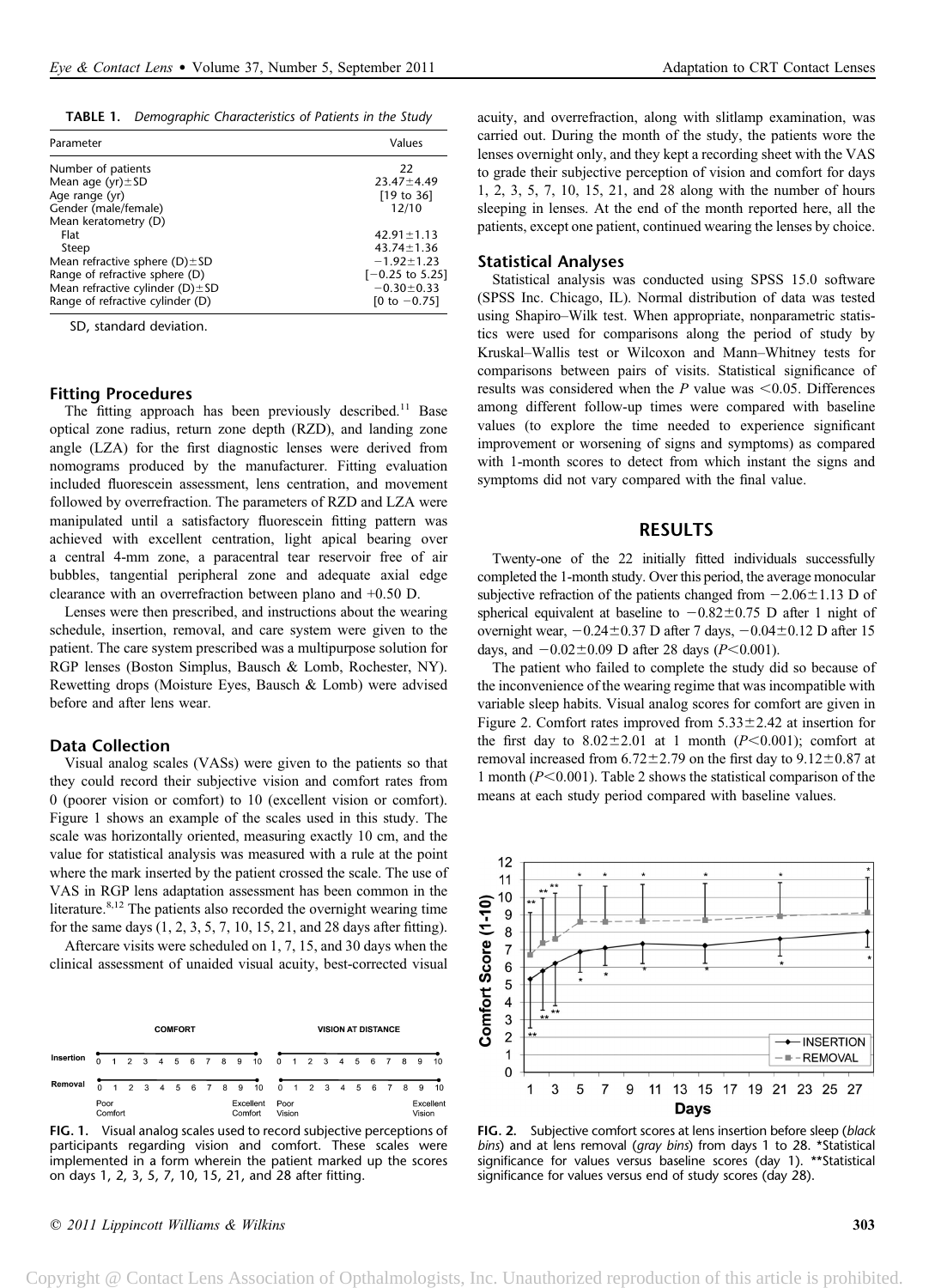| Variable              | Term of comparison                     | Dav 1     | Dav 2     | Day 3     | Day 5     | Dav 7     | Day 10    | Day 15    | Dav 21    | Day 28 |
|-----------------------|----------------------------------------|-----------|-----------|-----------|-----------|-----------|-----------|-----------|-----------|--------|
| Comfort at insertion  | Baseline <sup>a</sup>                  |           | <b>NS</b> | NS        | 0.046     | 0.025     | 0.012     | 0.016     | 0.003     | 0.001  |
|                       | End of study <sup>b</sup>              | 0.001     | 0.006     | 0.027     | NS        | NS        | NS        | <b>NS</b> | <b>NS</b> |        |
| Comfort at removal    | Baseline <sup>a</sup>                  |           | <b>NS</b> | <b>NS</b> | 0.012     | 0.013     | 0.01      | 0.008     | 0.003     | 0.001  |
|                       | End of study <sup><math>b</math></sup> | 0.001     | 0.004     | 0.019     | NS        | NS        | <b>NS</b> | NS        | <b>NS</b> |        |
| Vision in the morning | Baseline <sup><i>a</i></sup>           |           | NS        | <b>NS</b> | 0.019     | 0.002     | >0.001    | >0.001    | >0.001    | >0.001 |
|                       | End of study <sup>b</sup>              | >0.001    | >0.001    | 0.001     | 0.007     | NS        | <b>NS</b> | <b>NS</b> | NS        |        |
| Vision at end-of-day  | Baseline <sup>a</sup>                  |           | NS        | <b>NS</b> | 0.005     | >0.001    | >0.001    | >0.001    | >0.001    | >0.001 |
|                       | End of study <sup>b</sup>              | >0.001    | >0.001    | 0.001     | 0.018     | 0.032     | <b>NS</b> | NS.       | <b>NS</b> |        |
| Wearing time          | Baseline <sup><i>a</i></sup>           |           | NS        | NS        | NS        | NS        | NS        | NS        | NS        | NS     |
|                       | End of study <sup>b</sup>              | <b>NS</b> | <b>NS</b> | NS        | <b>NS</b> | <b>NS</b> | <b>NS</b> | <b>NS</b> | <b>NS</b> |        |

TABLE 2. Statistical Significance for Comparisons Between Different Time Points in the Study Vs. Their Respective Baseline Scores or Final Scores

Wilcoxon–Mann–Whitney test was used.

<sup>a</sup>Statistical significance for values vs. baseline scores (day 1).

 $b$ Statistical significance for values vs. end of study scores (day 28).

NS, nonstatistically significant  $(P>0.05)$ .

Visual analog scores for vision are presented in Figure 3. Subjective vision scores improved from  $5.83 \pm 2.57$  after lens removal in the morning of day 1 to  $9.07\pm2.01$  at 1 month  $(P<0.001)$ , whereas at the end of the day, the subjective vision score increased from  $4.30\pm2.46$  before lens insertion at the end of the day after the first night with lenses to  $8.41 \pm 1.61$  at 1 month  $(P<0.001)$ . In this case, vision at the end of the day before lens insertion was attained by day 15, whereas the vision scores immediately after lens removal (beginning of the day) approached their maximum recorded in this trial by day 10. Although standard deviations seemed to decrease from the beginning of the study toward the end of the month, this was more evident for vision after lens removal, whereas subjective vision scores at lens insertion seemed to remain variable during the 1-month study period. Statistical analysis shows that significant improvements in comfort are obtained after 5 days of wear. After day 7 for lens removal and after day 10 for lens insertion, subjective vision scores were not significantly different from those obtained at the end of the month. The average wearing time remained statistically stable during the whole month ranging from  $7.42 \pm 1.44$  to  $8.99 \pm 1.32$  hrs per night. Time course of wearing time is presented in Figure 4. None of the



FIG. 3. Subjective vision scores at lens insertion (gray bins) and at lens removal (black bins) from days 1 to 28. \*Statistical significance for values versus baseline scores (day 1). \*\*Statistical significance for values versus end of study scores (day 28).

patients reported that their sleep was interrupted because of pain or discomfort caused by their lenses or reported having trouble getting to sleep with their lenses. Although some of them reported that the lens was uncomfortable immediately after insertion, they also reported that this sensation improved after closing their eyes, and therefore, this discomfort was not a limitation to starting and continuing the treatment.

## **DISCUSSION**

The time to fully reasonably adapt to the physical sensation at insertion and removal of a CRT contact lens is fairly rapid. The period of time to achieve stable visual scores is in agreement with those of previous studies $13,14$  that showed the time necessary to achieve full and stable correction of refractive error. Obviously, this time will be different for every patient because it depends on the amount of refractive error to be corrected.<sup>15</sup> In this study, the time to notice statistically significant changes in vision was 5 days, whereas the time to reach stable vision scores with no statistically significant changes compared with the 1-month results was 7 days for morning (after lens removal) results and 10 days on average for evening (before lens insertion) vision scores.



FIG. 4. Wearing time per night of wear during the 1-month study period from days 1 to 28.

 $304$  Eye & Contact Lens • Volume 37, Number 5, September 2011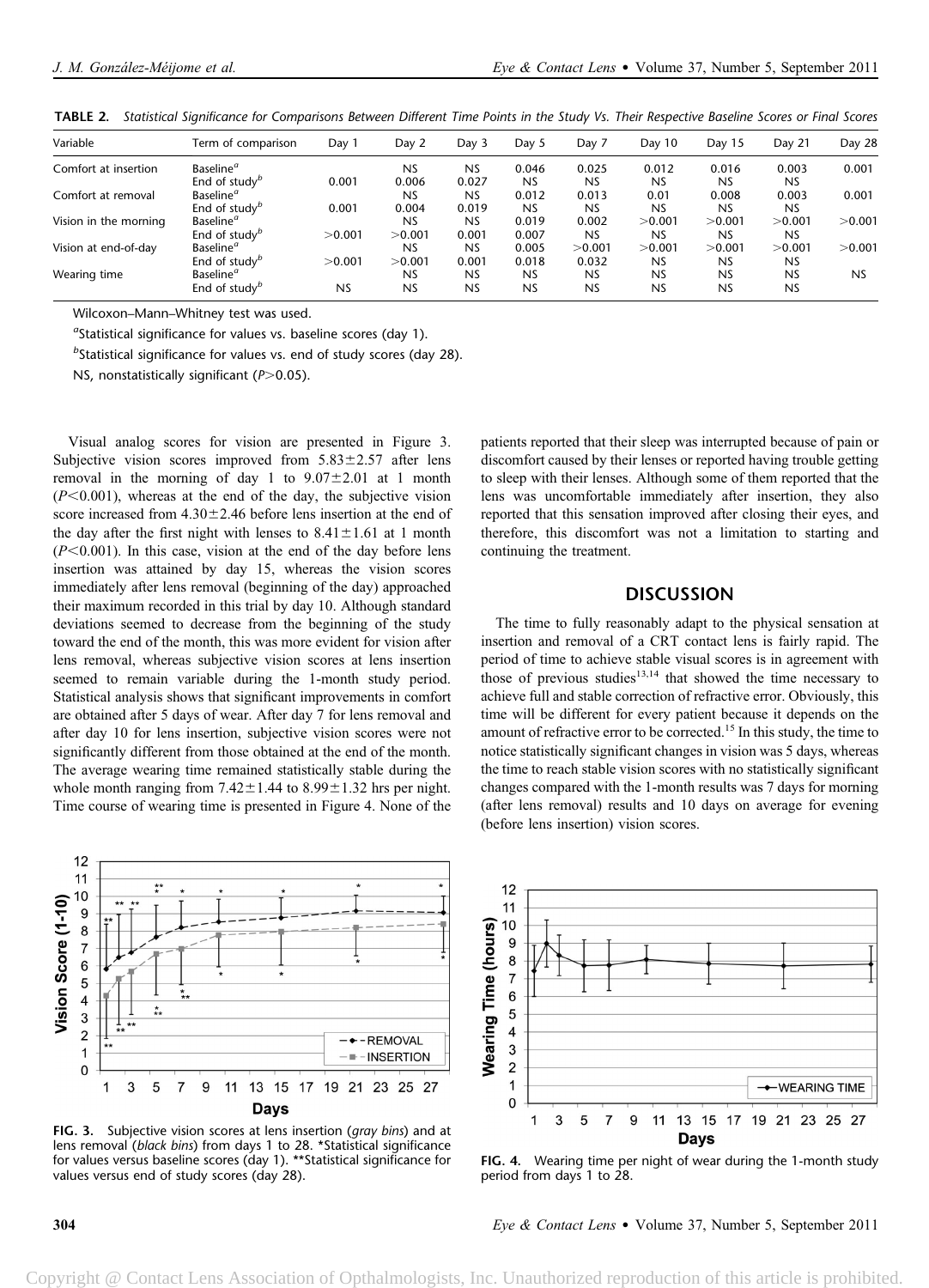Regarding diurnal variations, the differences between vision scores in the morning and those at the end of the day show a decrease over time as the treatment stabilizes. Because of the regression experienced during the day, these scores were lower compared with the vision scores in the morning after lens removal. These differences are not statistically significant, but they are clinically significant (from the patient's and practitioner's perspectives) until day 10 when they tend to remain stable at a higher rate, in agreement with the findings of previous authors.<sup>13</sup>

There was also a significant difference between comfort in the morning before removal and that in the evening at insertion. Insertion comfort is always lower on average. Comfort increased with the values approaching final scores by day 10 for insertion data and day 5 for removal. Two reasons that would explain the difference between insertion and removal are that on awakening the lens has less movement than immediately after insertion and corneal sensitivity has also demonstrated to be lower on awakening, recovering to those values obtained before sleep.<sup>16</sup> There is also another study that gauged the subjective vision ratings immediately after lens removal and after 14 hours without lenses by day 1, day 4, day 10, and over 28 days. Our results agree with those reported in that study concerning the lower variability in vision scores because the treatment stabilizes after  $10 \text{ days}$ .<sup>13</sup> The outcomes from this study show that comfort, despite not being optimal from the beginning, should not be a limitation to CRT adaptation. This might be different in alignment fit of RGP lenses wherein some patients might not adapt because of comfort-related issues.<sup>8</sup> The absence of control in the use of artificial tears (who is using them and how much) might be considered as a potential limitation because it could affect the comfort and vision ratings. However, although direct mechanisms were not adopted to gauge the use of rewetting drops, at every follow-up visit, verbal and written (on the back of the VAS) advice was given to remind the patient of the use of artificial tears and of the cleaning solution According to this, we might assume that the patients used the rewetting solution at least at the recommended times (at insertion and at removal). Moreover, unless discomfort during the sleep period had been noticed, it is hard to expect that a patient will use the solution further during the night. Considering that no patients included in the study reported such symptoms when asked directly in follow-up visits, we might assume that the use of rewetting drops might be consistently similar for all the patients.

Regarding vision, as expected from previous studies, $^{13}$  both scores before insertion and after removal seem to have reduced variability toward the end of the 1-month study period compared with initial scores. The interindividual effect of regression might play a significant role, with different factors being potentially involved as amount or refractive error $17$  or corneal biomechanical properties,  $^{18,19}$  among others.

The fact that all the patients had already had some experience with other CLs before this study could be considered a limitation. Thus, it could be argued that the results presented here might not be directly applicable to neophyte patients. It could be also argued that the participants will change their ratings because of previous experience with the somewhat more uncomfortable alignment-fit RGP lenses worn on a daily wear basis; this effect will raise the scores of the CRT lens because of previous experience with the alignment-fit RGP lenses. However, the initial ratings given in this study on the first day at insertion  $(5.3 \pm 2.4)$  were almost exactly the same as the  $5.2 \pm 2.2$  reported by the successfully adapted CL wearers in the previous study with alignment-fit RGP lenses (Carracedo et al. Conference of Optometry, Contact Lenses and Ophthalmic Optics, Madrid, 2010, conference abstract). However, the refractive outcomes expressed in spherical equivalents in the Results section support the rapid increment in subjective vision scores during the first week of treatment. Of course, this is directly linked to the reduction in refractive error and improvement in both high and low contrast visual acuities as previous authors have already demonstrated.<sup>13,14</sup> Finally, these results can only be applicable to Paragon CRT lens. Specific features of other designs and materials used in current overnight corneal reshaping could render slightly different results in comfort and vision as measured in this study.

In summary, when practitioners opt to fit a CRT lens for overnight corneal reshaping within the treatment range reported in this study, they should explain to the patient that comfort will potentially increase rapidly within the first 3–5 days, whereas satisfactory and stable vision might take up to 5 to 10 days to be achieved. Although improved comfort at lens insertion increases with time consistently among patients, comfort at removal (in the morning), although greater than in the evening, will remain subject to more intersubject variability.

#### ACKNOWLEDGMENTS

The authors thank Paragon Vision Science (Mesa, AZ) e Interlenco SA (Madrid, Spain) for donating the lenses and Bausch & Lomb (Rochester, NY) for donating the care solutions used in the study.

### **REFERENCES**

- 1. Young G, Veys J, Pritchard N, et al. A multi-centre study of lapsed contact lens wearers. Ophthalmic Physiol Opt 2002;22:516-527.
- 2. Riley C, Young G, Chalmers R. Prevalence of ocular surface symptoms, signs, and uncomfortable hours of wear in contact lens wearers: The effect of refitting with daily-wear silicone hydrogel lenses (senofilcon a). Eye Contact Lens 2006;32:281–286.
- 3. Dumbleton K, Keir N, Moezzi A, et al. Objective and subjective responses in patients refitted to daily-wear silicone hydrogel contact lenses. Optom Vis Sci 2006;83:758–768.
- 4. Russo PA, Bouchard CS, Galasso JM. Extended-wear silicone hydrogel soft contact lenses in the management of moderate to severe dry eye signs and symptoms secondary to graft-versus-host disease. Eye Contact Lens 2007; 33:144–147.
- 5. Gonzalez-Meijome JM, Jorge J, Almeida JB, et al. Contact lens fitting profile in Portugal in 2005: Strategies for first fits and refits. Eye Contact Lens 2007; 33:81–88.
- 6. Morgan PB, Woods CA, Tranoudis IG, et al. International contact lens prescribing in 2008. Contact Lens Spectr 2009;2:28–32.
- 7. Vajdic C, Holden BA, Sweeney DF, et al. The frequency of ocular symptoms during spectacle and daily soft and rigid contact lens wear. Optom Vis Sci 1999;76:705–711.
- 8. Fujita H, Sano K, Sasaki S, et al. Ocular discomfort at the initial wearing of rigid gas permeable contact lenses. Jpn J Ophthalmol 2004;48: 376–379.
- 9. Morgan PB, Maldonado-Codina C, Efron N. Comfort response to rigid and soft hyper-transmissible contact lenses used for continuous wear. Eye Contact Lens 2003;29:S127–S130.
- 10. Swarbrick HA. Orthokeratology review and update. Clin Exp Optom 2006; 89:124–143.
- 11. Gonzalez-Meijome JM, Villa-Collar C. Nomogram, corneal topography, and final prescription relations for corneal refractive therapy. Optom Vis Sci 2007;84:59–64.
- 12. Gordon A, Bartlett JD, Lin M. The effect of diclofenac sodium on the initial comfort of RGP contact lenses: A pilot study. *J Am Optom Assoc* 1999;70: 509–513.